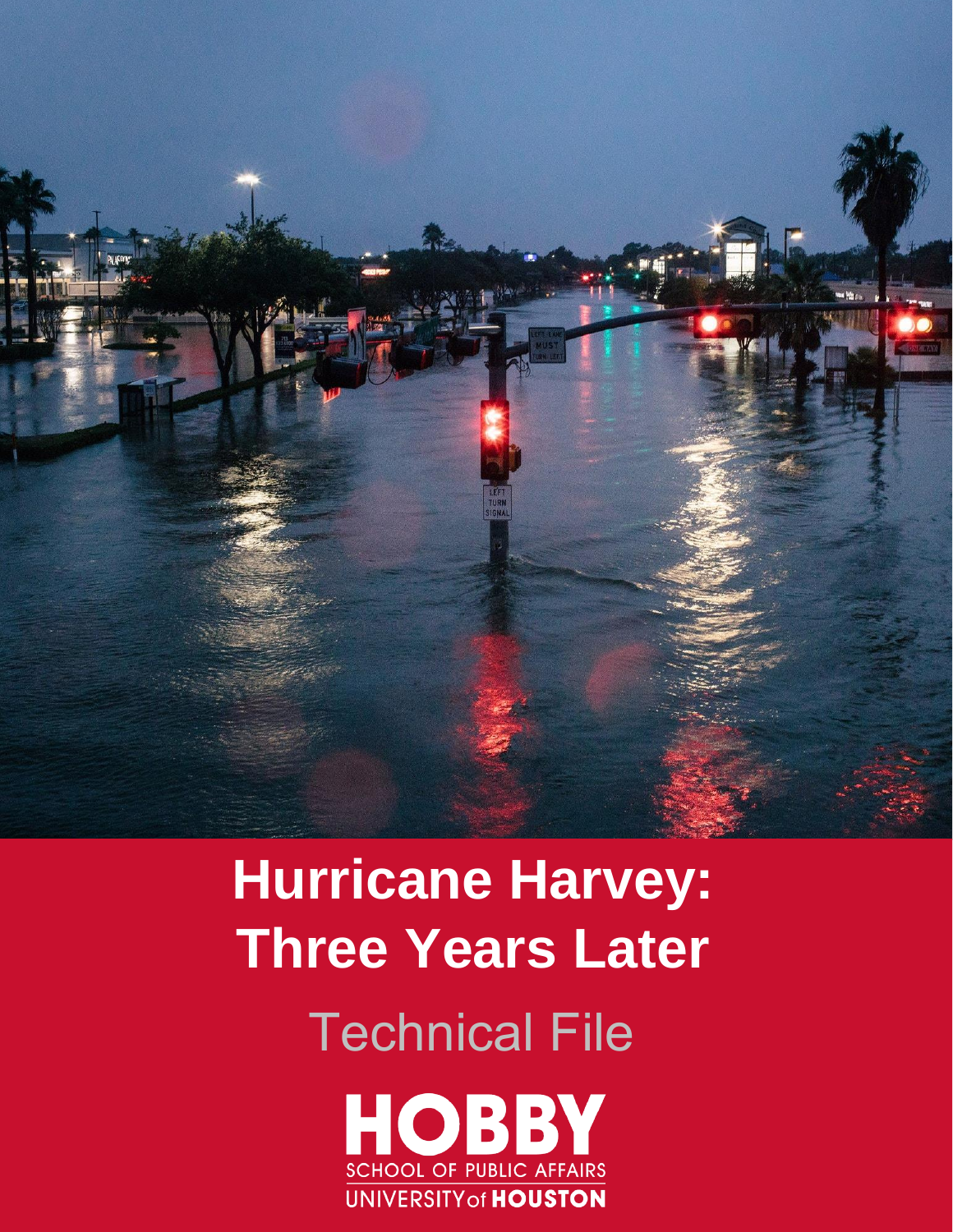## **The Methodology of the 2020 Hurricane Harvey Survey**

The Hobby School of Public Affairs at the University of Houston conducted an online survey between May 20 and June 23, 2020. We collected responses from a representative sample of residents from Brazoria, Fort Bend, Harris and Montgomery counties aged 18 and above. In total, 1,065 individuals responded to our survey. Interviews were conducted in English and Spanish (check with PP) by Customer Research International (CRI), a survey research firm headquartered in San Marcos, Texas.

For the sampling, we included demographic quotas for County, Age, Race, and Gender based on the 2019 data of the Census Bureau American Community Survey. Weights were applied for the sample to reflect the current share of Race, Sex, Age, and Party Identification. The margin of error for the entire sample of 1,065 is +/- 3%. The margin of error for the Harris County portion of the sample is +/-4%. The margins of error for other sub-samples (e.g., counties, racial and ethnic groups) vary and exceed 4%.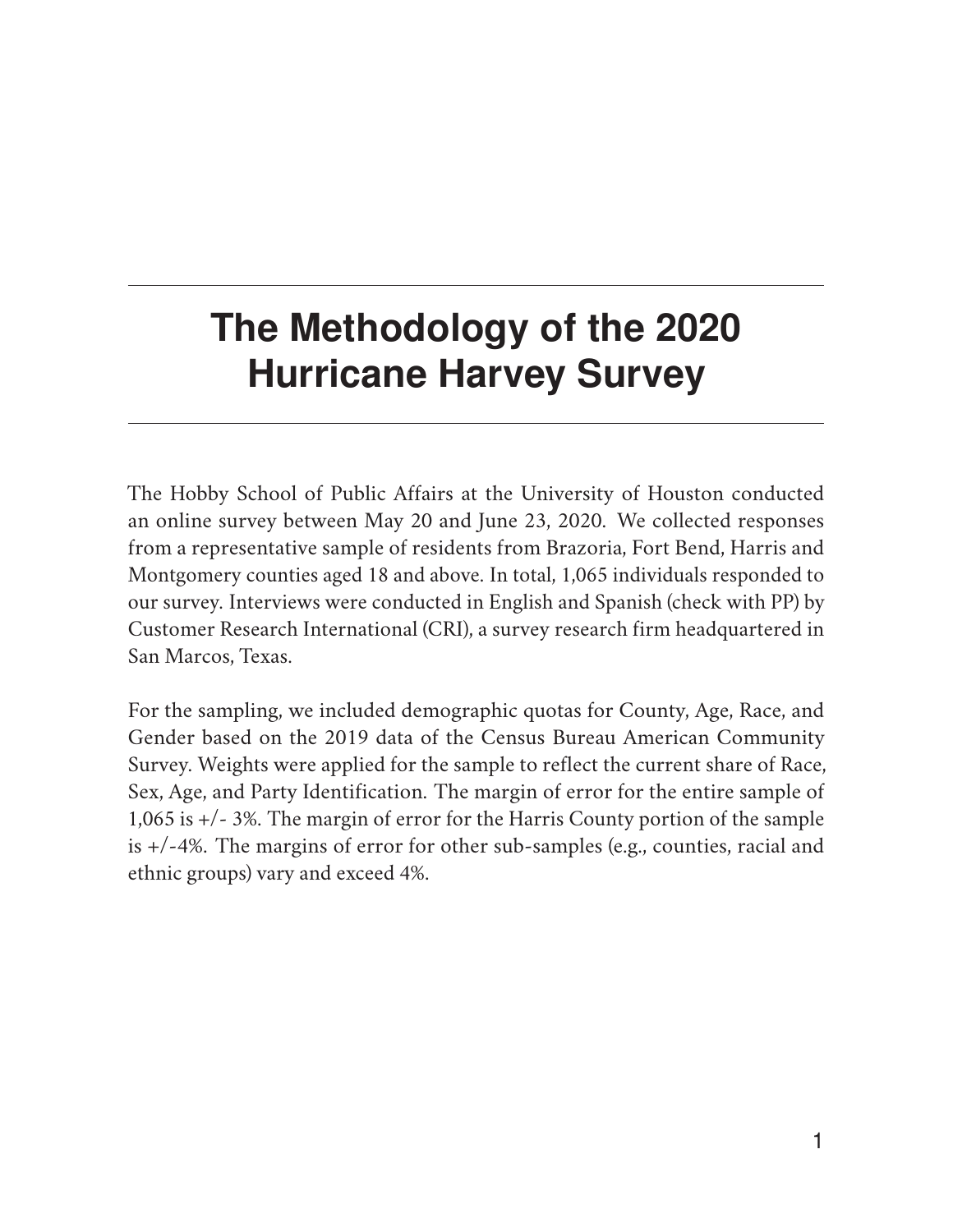## **Demographics**



**Figure D1:** County of residence of Respondents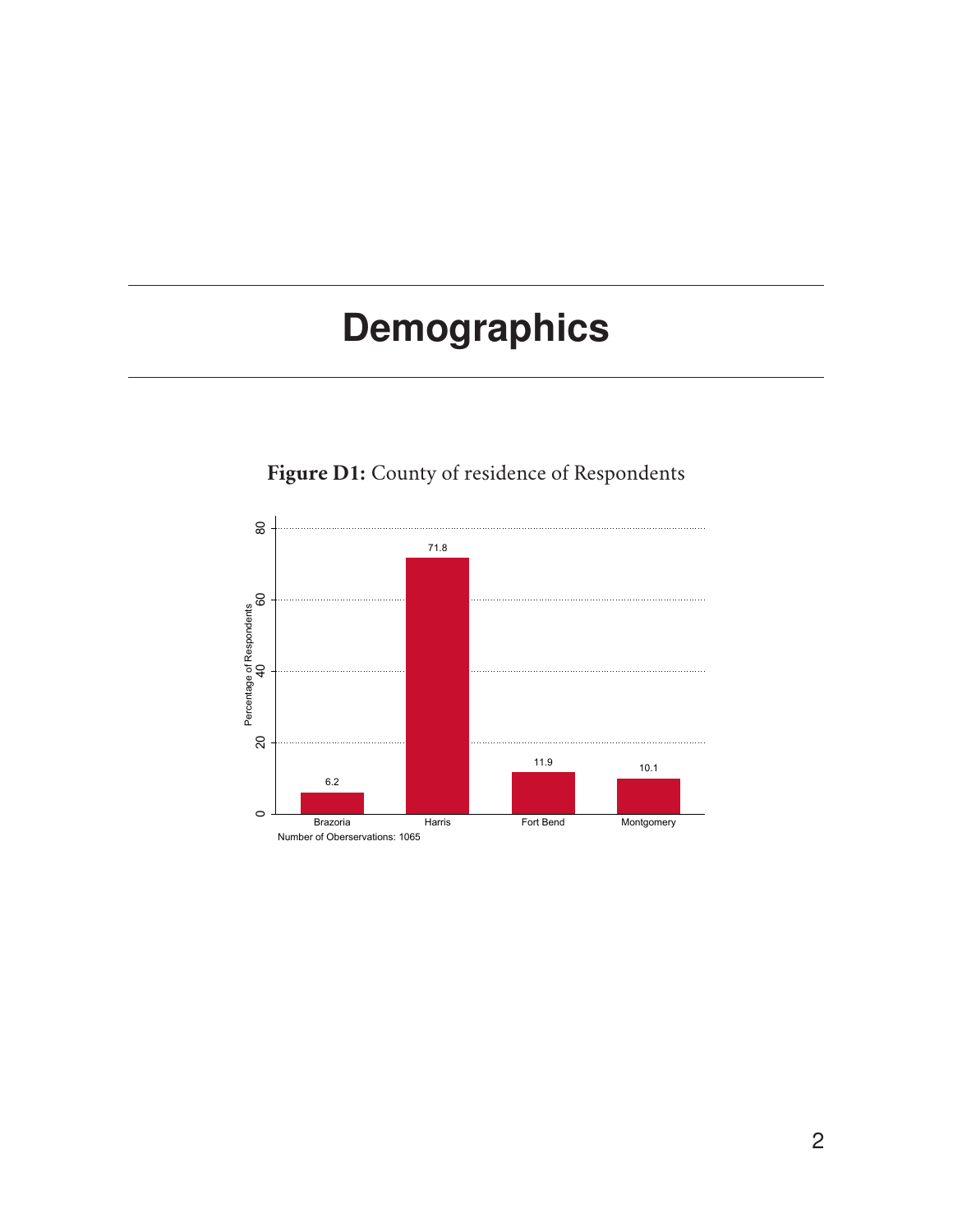**Figure D2:** Age of Respondents



#### **Figure D3:** Ethnicity and Race of Respondents

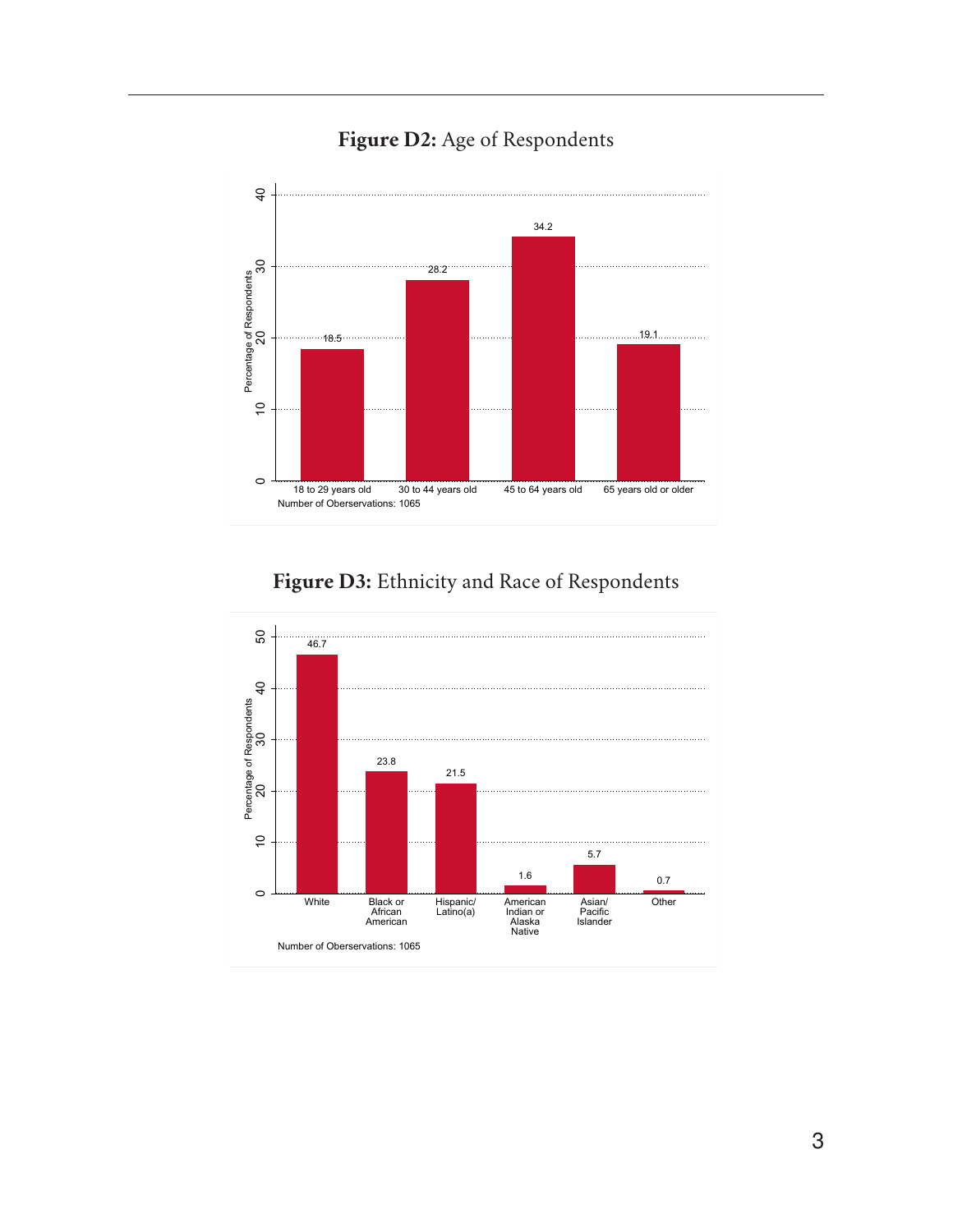

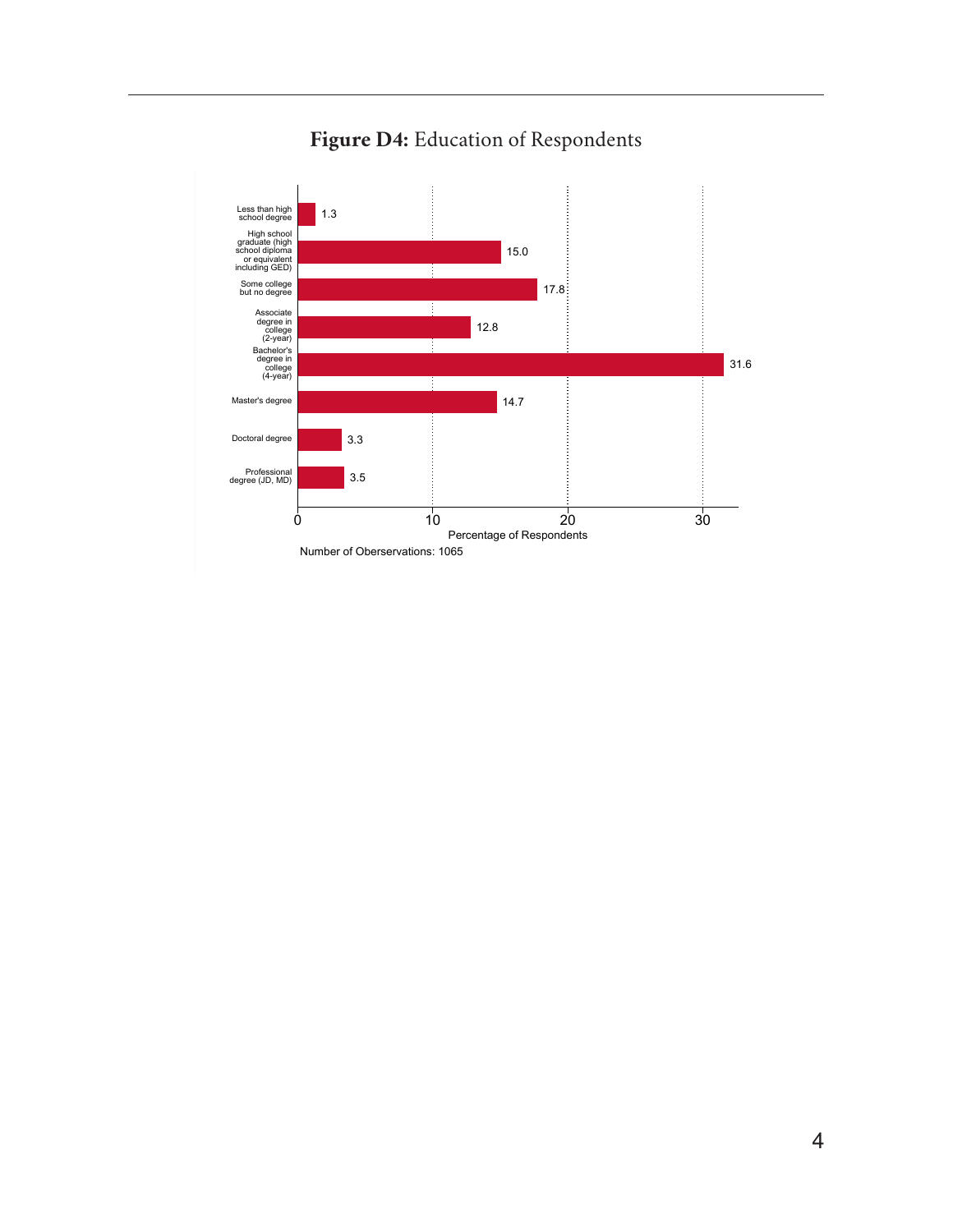

#### **Figure D5:** Income of Respondents